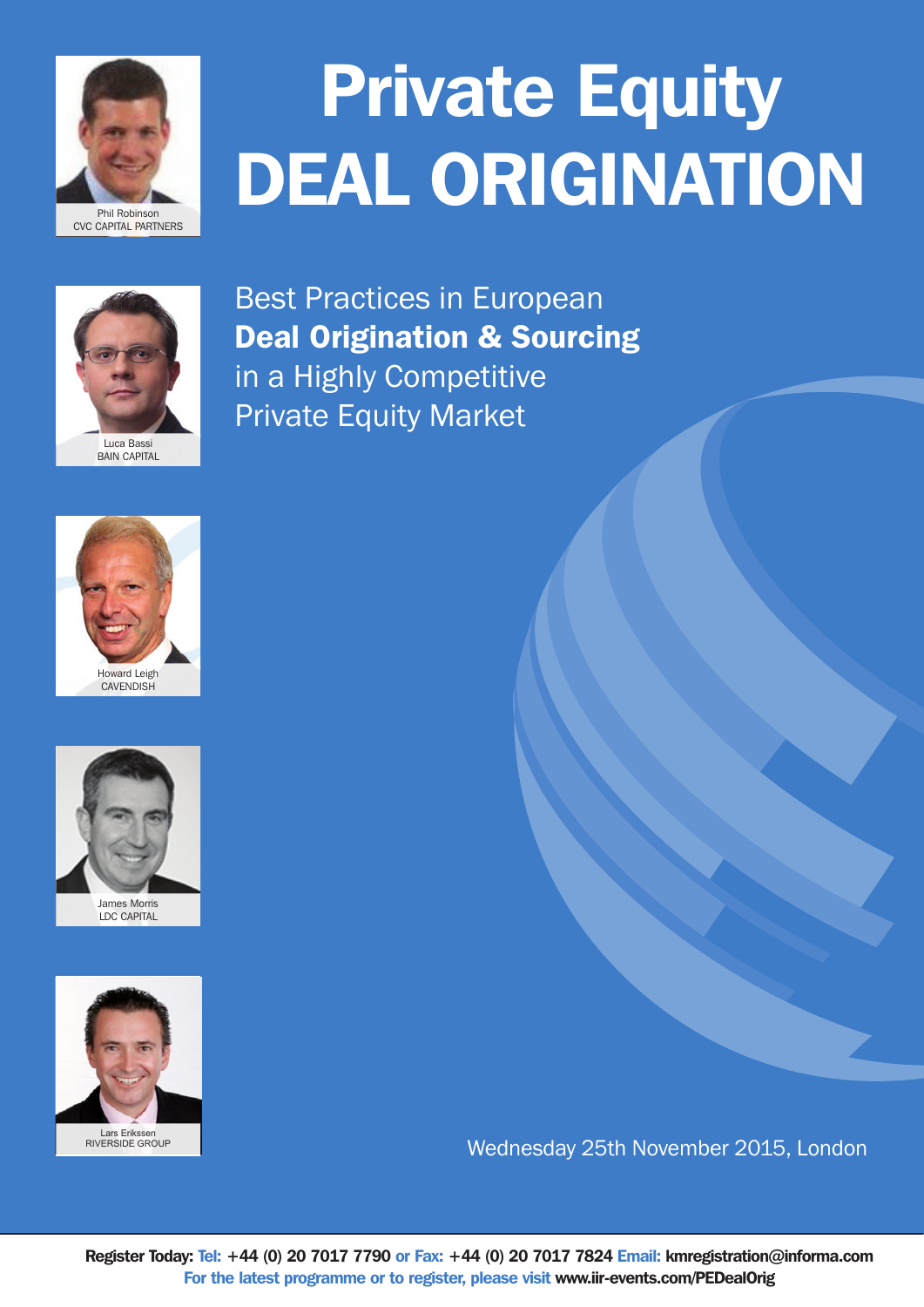## Private Equity Deal Origination

*Wednesday 25th November 2015 St James Court Hotel, London*

#### 09.30 *Chair's Opening Remarks*

#### 09.45 Where are the Deals: The Current Origination Landscape

- As sellers become savvier and competition increases how can PE firms stand out from the crowd?
- Dealing with the increasing demands from LPs to show effective deal sourcing
- Will we continue to see an increasing number of business development / dedicated deal origination roles?
- The importance of having a solid brand when sourcing deals
- Building a solid track record of partnering with management teams Lars Eriksson, Managing Director, Head of European Origination, RIVERSIDE GROUP Phil Robinson, Director, CVC CAPITAL PARTNERS Florus Plantenga, Director, HOULIHAN LOKEY
- 110.45 *Networking Coffee Break*

#### 11.20 Due Diligence Best Practice

- Techniques for effective vetting of buyout targets
- Developing an accurate assessment of key performance indicators
- Evaluation of projected financial information
- Developing an agenda for value creation once the deal is closed

Lushani Kodituwakku, Managing Partner, NEOVIAN PARTNERS

#### 11.50 Sourcing Proprietary Deals

- Proactively approaching acquisition targets
- The benefits of a dedicated origination team
- Building a specialised origination programme
- The importance of advisory boards and industry contacts
- Leveraging existing management team relationships

Leon Gillespie, Head of Private Equity Coverage, KPMG Andrej Babache, Director, MID EUROPA PARTNERS James Morris, Investment Director, LDC Luca Bassi, Managing Director, BAIN CAPITAL

12.45 *Lunch*

#### 14.00 Buy and Build Strategies

- How to successfully identify a platform company
- The importance of putting together an effective management team
- Financing the initial purchase and add-on acquisitions
- Successfully integrating add-on acquisitions

Kenneth Barry, Partner, WHITE & CASE Igor Zax, Managing Director, TENZOR

James Bakewell, Manager, AUGUST EQUITY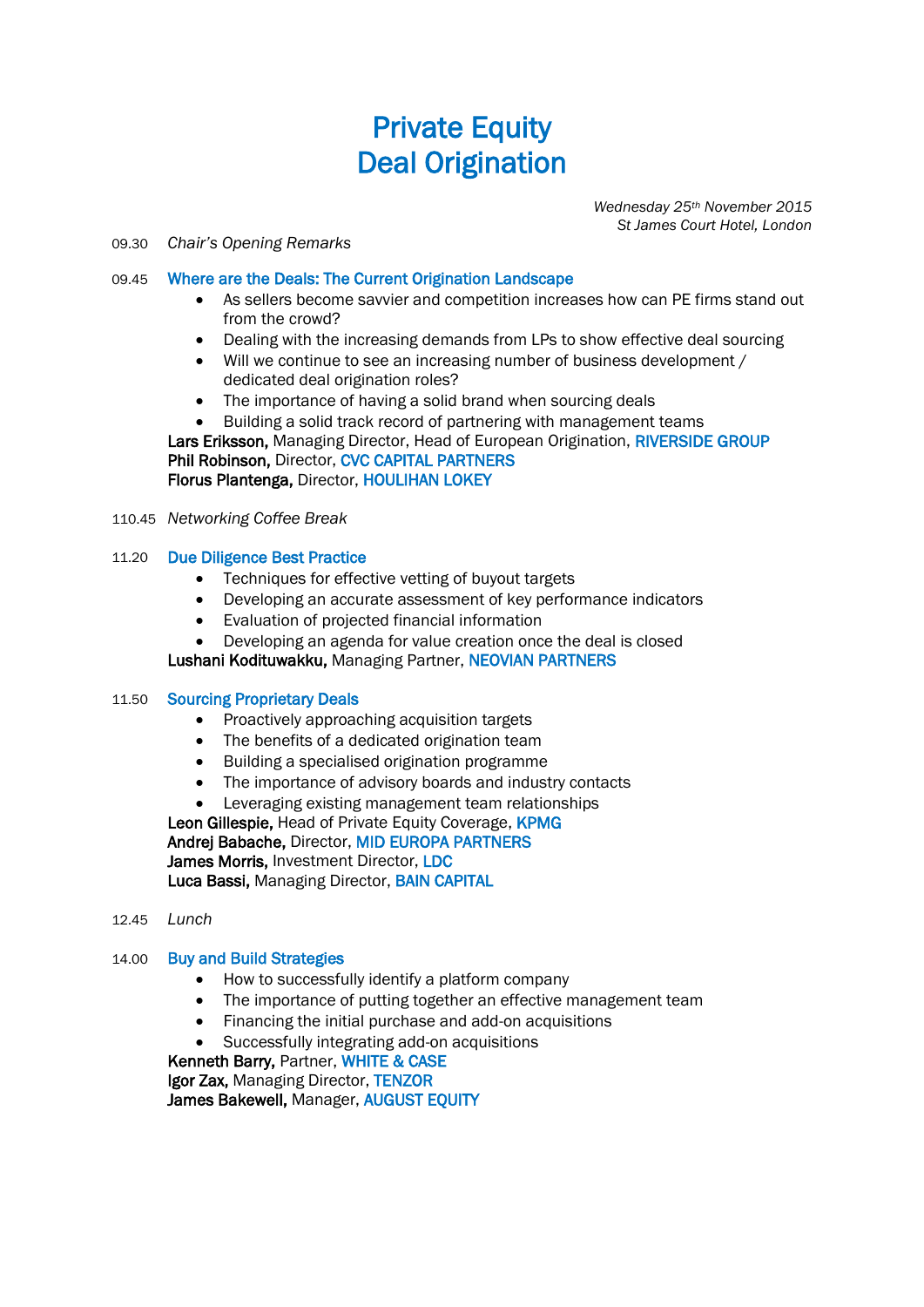#### 14.50 Bid Tactics and Offer

- Identifying and assessing potential acquisition targets
- Understanding the best time to start the offer process
- Managing relationships with management teams in advance
- Bidding high to gain exclusivity: is it worth it?
- What else can incentivise a seller besides price?
- Operational and commercial due diligence requirements

Howard Leigh, Senior Partner, CAVENDISH CORPORATE FINANCE

#### 15.30 Deal Financing

- Preparing finance before bidding
- Sourcing alternative lenders
- Remaining disciplined with leverage levels
- Understanding the ideal levels of debt to take on
- Preparing contracts

16.00 *End of Conference & Afternoon Coffee*